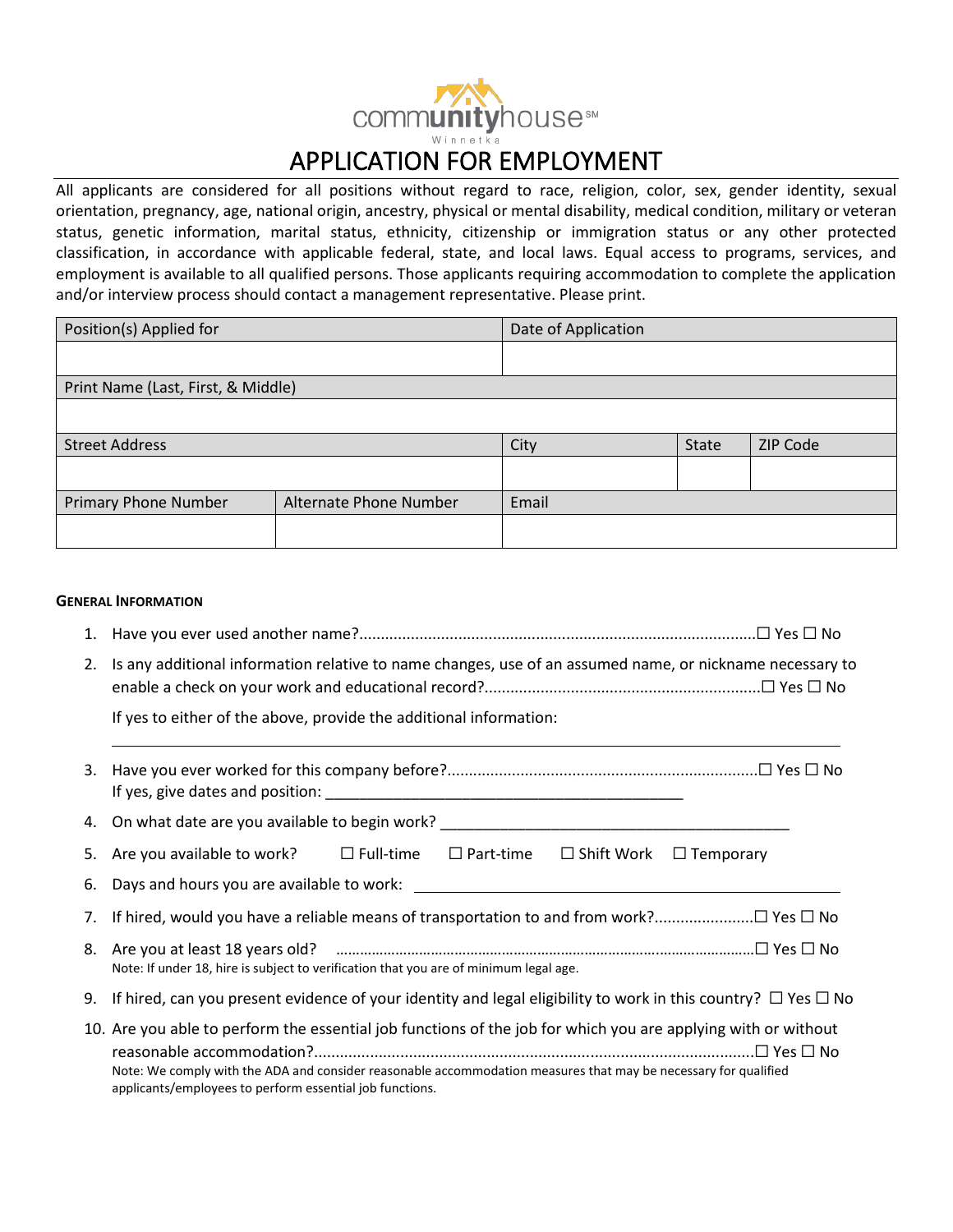## **EDUCATION**

|                     | <b>School Name</b> | Years<br>Completed | Diploma/<br>Degree<br>(Yes/No) | Degree Earned | Area of Study/Major |
|---------------------|--------------------|--------------------|--------------------------------|---------------|---------------------|
| <b>High School</b>  |                    |                    |                                |               |                     |
| College/            |                    |                    |                                |               |                     |
| University          |                    |                    |                                |               |                     |
| Graduate            |                    |                    |                                |               |                     |
| School              |                    |                    |                                |               |                     |
| <b>Trade School</b> |                    |                    |                                |               |                     |

#### **EMPLOYMENT EXPERIENCE**

Please provide information about your present or previous employers in chronological order with present or most recent employer listed first. You may also attach a current resume to provide more details.

| Name of Employer            | Supervisor                  | May we contact?      |  |
|-----------------------------|-----------------------------|----------------------|--|
|                             |                             | $\Box$ Yes $\Box$ No |  |
| <b>Street Address</b>       |                             |                      |  |
|                             |                             |                      |  |
| <b>Phone Number</b>         | Dates Employed (Month/Year) |                      |  |
|                             | From                        | To                   |  |
| <b>Job Title and Duties</b> | Reason for Leaving          |                      |  |
|                             |                             |                      |  |
|                             |                             |                      |  |
|                             |                             |                      |  |

| Name of Employer            | Supervisor                  | May we contact?      |  |
|-----------------------------|-----------------------------|----------------------|--|
|                             |                             | $\Box$ Yes $\Box$ No |  |
| <b>Street Address</b>       |                             |                      |  |
|                             |                             |                      |  |
| <b>Phone Number</b>         | Dates Employed (Month/Year) |                      |  |
|                             | From                        | To                   |  |
| <b>Job Title and Duties</b> | Reason for Leaving          |                      |  |
|                             |                             |                      |  |
|                             |                             |                      |  |
|                             |                             |                      |  |

| Name of Employer      | Supervisor                  | May we contact?      |  |
|-----------------------|-----------------------------|----------------------|--|
|                       |                             | $\Box$ Yes $\Box$ No |  |
| <b>Street Address</b> |                             |                      |  |
|                       |                             |                      |  |
| <b>Phone Number</b>   | Dates Employed (Month/Year) |                      |  |
|                       | From                        | To                   |  |
| Job Title and Duties  | Reason for Leaving          |                      |  |
|                       |                             |                      |  |
|                       |                             |                      |  |
|                       |                             |                      |  |